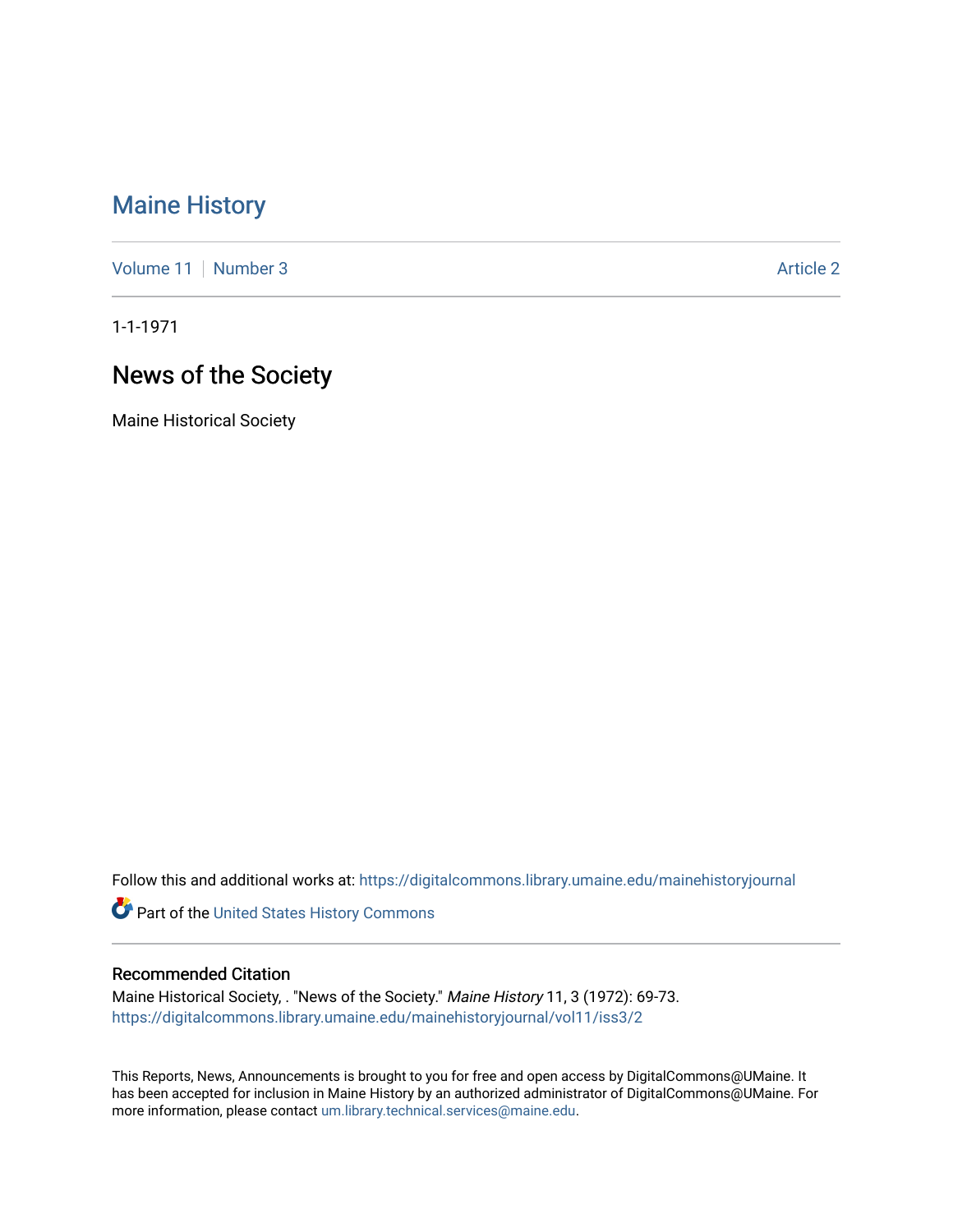Volume eleven, Number three Published quarterly at 485 Congress Street Portland, Maine 04111 Winter, 1972

#### *NEWS OF THE SOCIETY*

In 1962, Walter Muir Whitehill, in his *Independent Historical Societies,* wrote: "The Maine Historical Society maintains its old learned traditions within the limits of its resources. It has cultivated no arts of public address nor painted its face in an attempt to draw attention to itself."

At our l50th Anniversary the temptation remains strong to become benign and quietly respectable, to stop trying so hard to preserve and make available our horde of primary documents and manuscripts and to expend less energy to maintain essential services to the people of Maine. Fortunately there appears no disposition to do this and this may be our greatest blessing.

We are accepted as a reliable research center for Maine history. We are known to have uncompromised high standards for our publications. These standards were spelled out by Judge Ashur Ware in his introduction to the very first volume of *Collections* published by this Society in 1831. Mr. Leamon's article in this issue of our *Newsletter* upholds these standards and is further a contribution to creative writing in Maine history.

If we are to fulfil the intended purposes of this Society, our Library must be kept open for all who are interested in the history of our State. For the period September through November, 630 people came here to read. 565 of these people came from 67 Maine communities. As heartening as this is we must further our efforts to reach people throughout the State, and this we attempt through our *Newsletter,* special publications, and our annual Prize Essay Contest. We are dependent also on our members to call the attention of others to the resources of this Library. But our resources would be of small use without a staff of seven remarkable people. We are thankful for them. They are our other blessing.

Our official celebration in April should be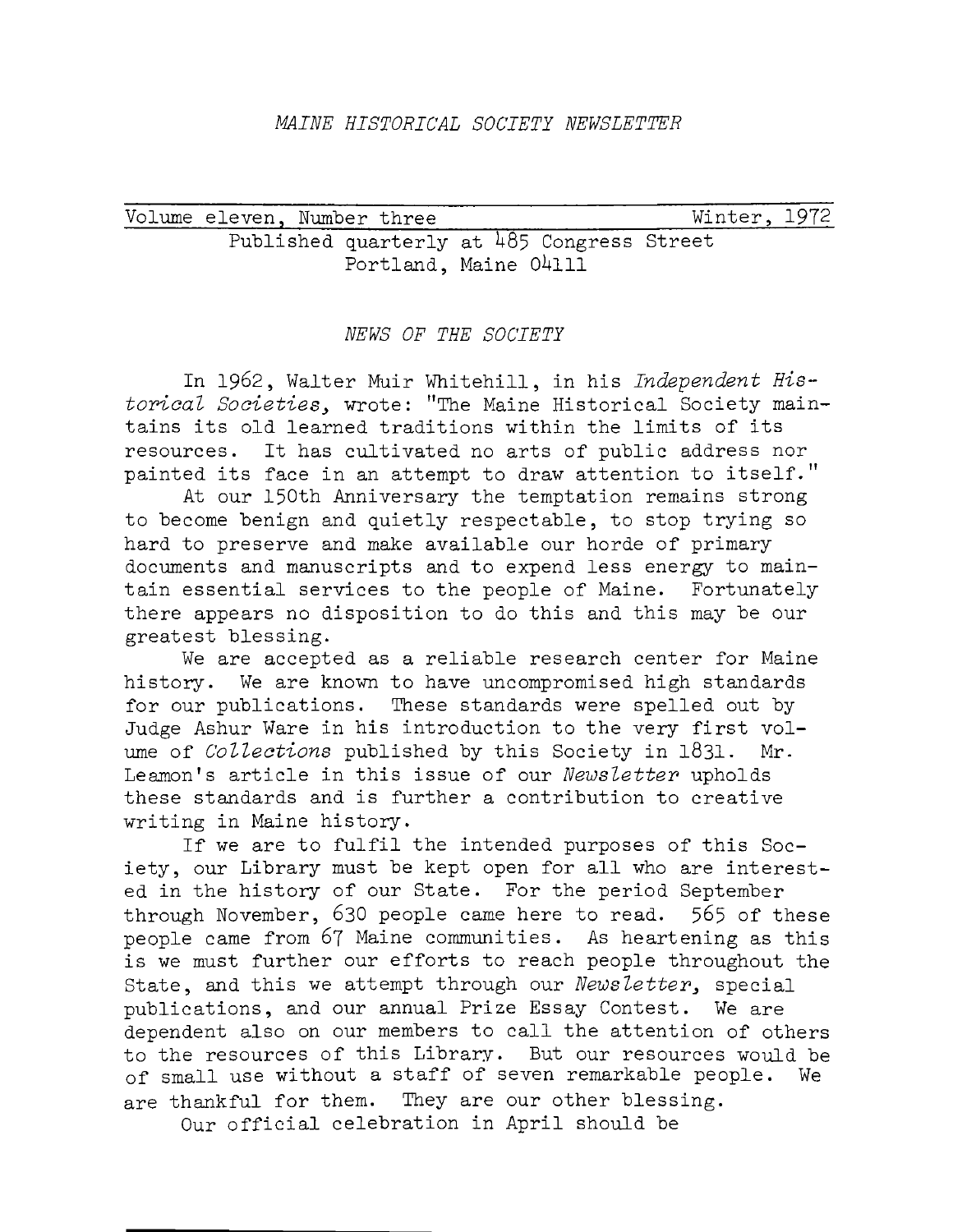exceptionally rewarding and fun to attend. For our members, an exhibit of our most important artifacts will be on view in the Library, and the Wadsworth-Longfellow House will be open for tea. In addition to official ceremonies at First Parish Church in April, the 150th will be observed by the publication of a fresh history of the Society. The theme of our June Annual Meeting will be: The Franco-Americans of Maine. It is becoming increasingly apparent that we shall not understand the history of our State until we know much more of the contributions made by these people and by many other cultural groups in Maine.

/) */)* /{) *{f(f'r'(d\_)* 10\\_~

President

*Nominations Committee:* The Committee to nominate candidates for vacancies on the Standing Committee occurring in June, 1972, has been appointed by the President. Committee members are: Arthur Monke of Brunswick, Herbert T. Silsby, II of Ellsworth, Dr. Alice R. Stewart of Orono, Roger C. Storms of Lee, and Roger C. Taylor of Rockport. The Committee will nominate seven candidates to serve on the Standing Committee for three year terms. Members of the Society are invited to communicate their suggestions for candidates to the Nominating Committee at this time. Nominations may also be achieved by a petition of twenty or more members. Petitions must be submitted to the Secretary of the Society no later than May 27, 1972.

Members now serving on the Standing Committee whose terms are due to expire in June, 1972 are: Mrs. Edwin L. Giddings of Orono, Miss Edith L. Hary of Hallowell, H. Draper Hunt, III of South Portland, William B. Jordan, Jr. of Portland, Mrs. William J. Murphy of South Portland, Miss Elizabeth Ring of Portland, and James B. Vickery, III of Brewer. All of the above names are eligible for reelection since none have served three consecutive terms, the maximum allowed under the 1969 By-laws.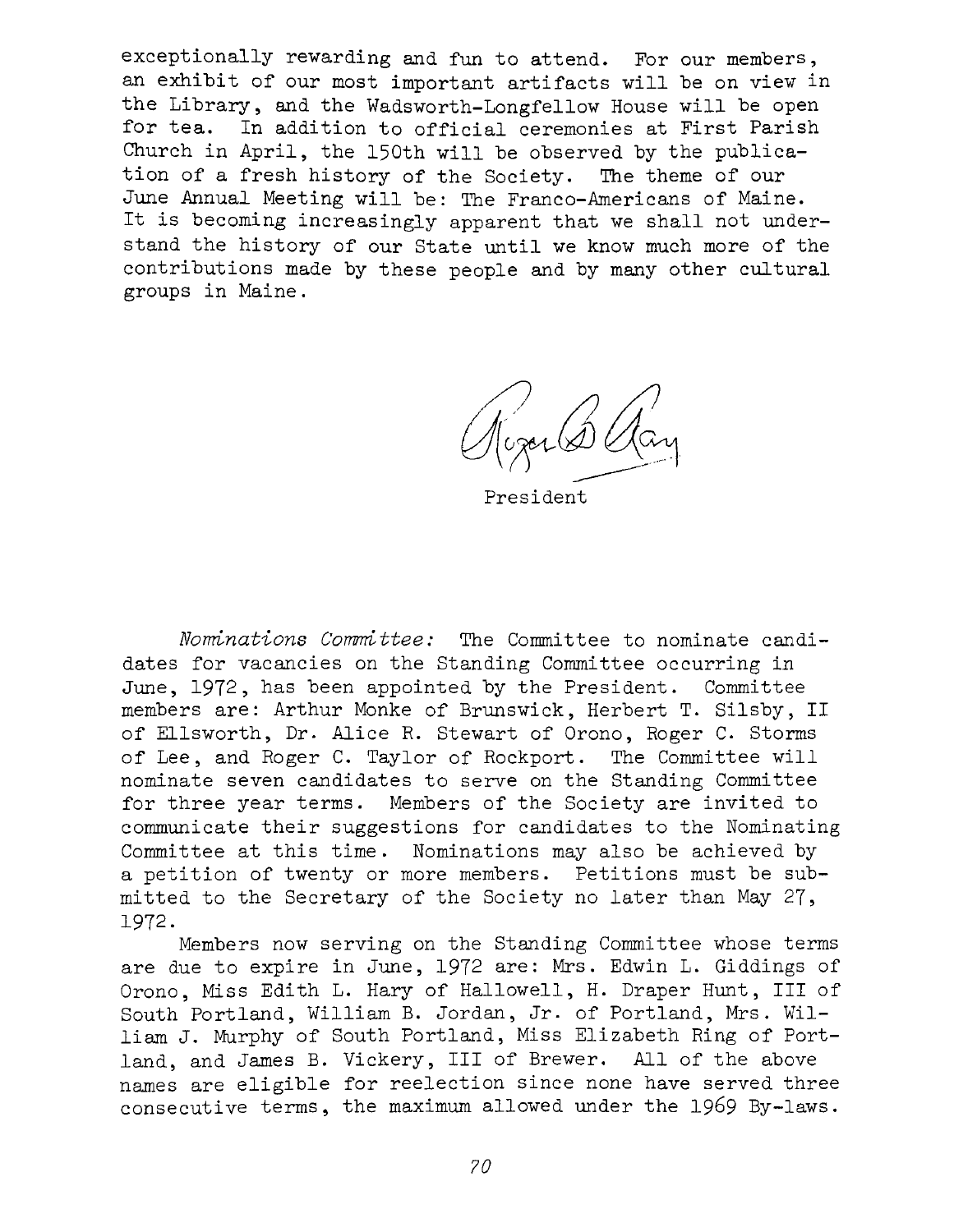*From MAINE Augusta:* Harry E. Percival, Jr. *Bangor:*  Constantine Albans, Donald P. Higgins *Bath:* Roger D. Skillings *Biddeford:* Albert Potvin *Brooklin:* James R. Wiggins *Brunswick:* Laurence W. Pennell *Camden:* Arthur E. Strout Cape Elizabeth: Mrs. John B. Barney, Mrs. John MacLeod Chebeaque *Island:* Miss Elisabeth Weiss *Cornish:* Miss Constance Bell *Cushing:* Mrs. William Marble *Denmark:* Douglas Campbell *East Waterboro:* James E. Carll *Eliot:* Hawk E. Lynch *Gardiner:* Douglas C. Libby *Kennebunk:* Mrs. Merily E. DuPree *Limerick:* John F. Newell, Jr. *Monroe:* Miss Sarah Rock *Naples: Mrs. Virginia Chute Oxford: George B. Robinson Peaks Island:* Mrs. Ernest Town *Portland:* Donald E. Belgrave, Miss Nancy E. Brann, Joel W. Eastman, Donald J. King, Miss Katherine MacWilliams, Miss Mildred A. Perkins, Michael A. Preston, David Tordoff, Juris Ubans *Rockland:* John J. McAuliffe, II, Mrs. John J. McAuliffe, II *South Portland:*  Christopher W. Babbidge, Marc N. Capozza, Cecil A. Dyer, Miss Donna Flynn, Richard F. Garland, Arthur R. Huff *Union:* A. Carman Clark *Washburn:* Ray H. Carter *Westbrook:* Miss Elizabeth W. Bicknell, Charles A. Gooding.

*Other States CALIFORNIA Ojai:* Mrs. Russell E. Harrison *Torrance:* Mrs. William R. Syfers *ILLINOIS Springfield:*  Robert T. Carr *MARYLAND Baltimore:* John S. Thomsen *MASSA-CHUSETTS Cambridge:* Samuel E. Mori son *MISSOURI Co Zumbia:*  Miss Lucia Tucci.

*LIFE MEMBERS* 

Miss Sheila E. Burke *Mattawamkeag, Maine* 

L. Robert Porteous *Portland, Maine* 

Mrs. Clinton F. Rines *Gorham, Maine* 

Mr. and Mrs. J. Weston Walch *Port Zand, Maine*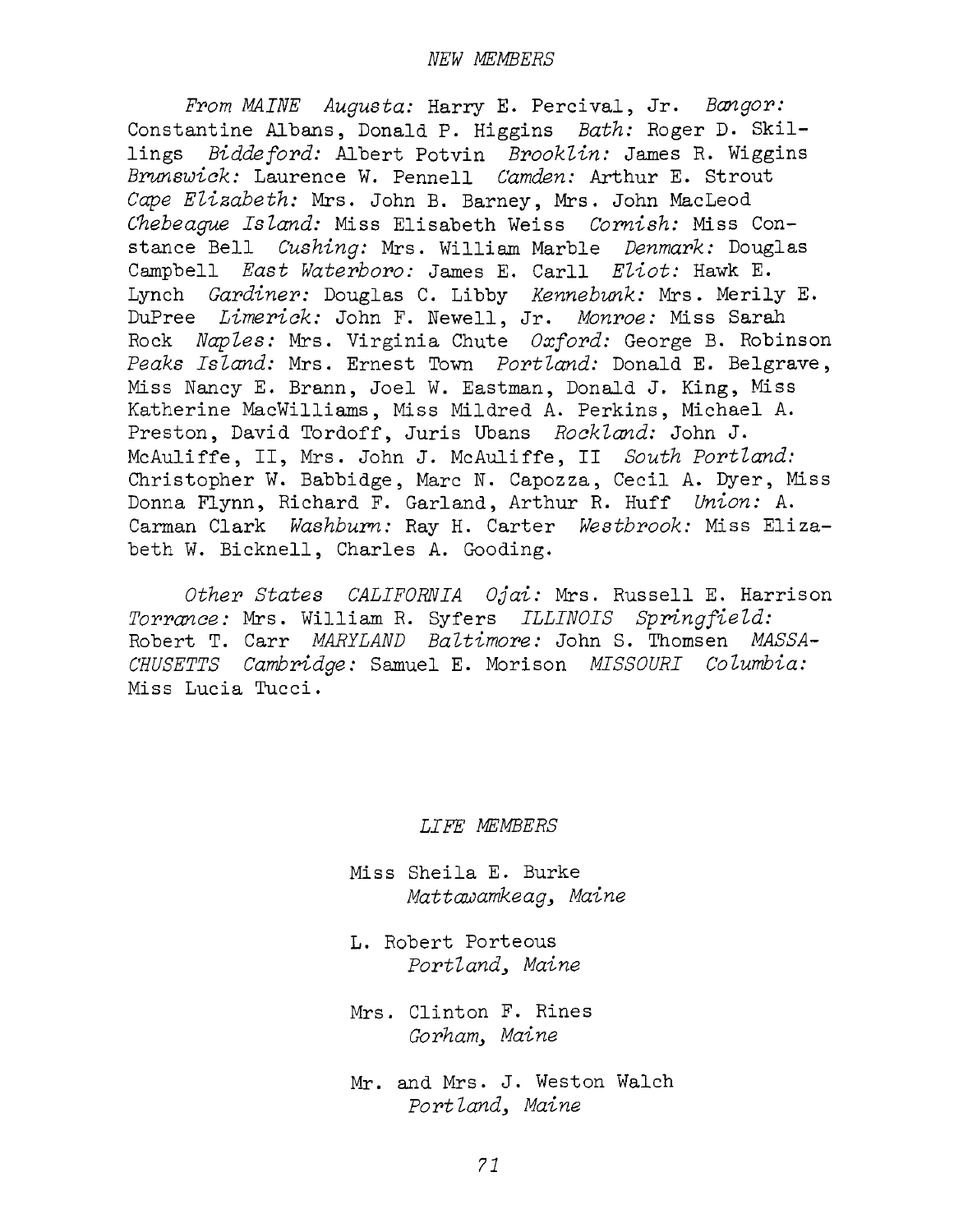### *NEWS OF OTHER SOCIETIES AND INSTITUTIONS*

*Maine History News:* Within a fortnight, all members of the Maine Historical Society will receive a *"sample"* copy of *Maine History News,* official quarterly of the Maine League of Historical Societies and Museums. *Sample* copies were provided by the Maine League and are being sent at their request in order to acquaint those of you not already familiar with the publication.

The Maine League celebrated its tenth year of operation last year. Beginning with thirty member-institutions in 1961, the League now numbers some 120 local historical societies and museums. Maine Historical Society was an early sponsor and charter member.

*Maine History News* provides an informal, informative bulletin board for activities of the League and member societies. Recently, it has become the best place to keep abreast of historic preservation efforts throughout the State. Full subscription information is provided on the outside back cover.

*Maine Genealogical Inquirer:* We are frequently asked to include genealogical queries in the *Newsletter.* Much as we would like to be of help, we are unable to accept such requests for lack of space.

In the meantime, an enterprising couple from Oakland, Maine, Mr. and Mrs. Michael J. Denis have taken the situation in hand by publishing a bi-monthly periodical called *The Maine Genealogical Inquirer.* This modest, extremely useful mimeographed publication acts as a clearing house for Maine genealogical notes and queries. It also reports genealogies in preparation, accepts advertisements for genealogies in print, and does a fine job covering the field for the State of Maine. Information about subscription rates should be sent to Box 253, Oakland, Maine 04963.

*Maine State Archives:* Recent transfers to the Maine State Archives include records of the Executive Council, 1820- 1959; Legislative Acts and Resolves, 1820-1967; Journals of the House and Senate, 1820-1969; Abstracts of Election Returns, 1820-1959; Census Schedules for Agriculture, Industry and Social Statistics, 1850-1880; Land Office Records consisting primarily of survey maps and field notes for Maine public lands; and Adjutant General's Department enlistment and discharge papers, bounty applications and receipts, regimental rolls (muster, descriptive, payroll, monthly returns) and correspondence, 1814-1900.